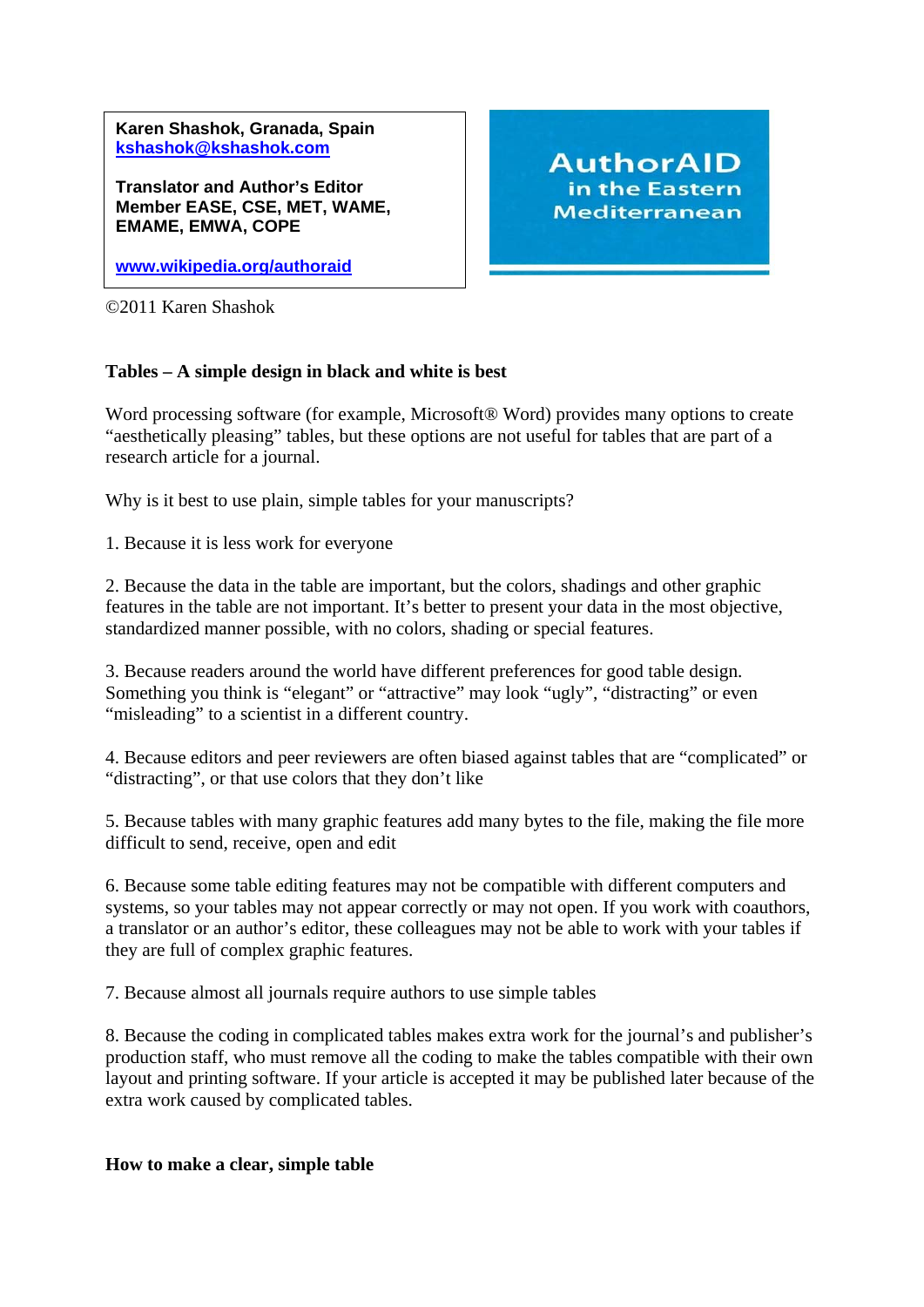Open the Table menu, select Insert and then Table.

In the box, specify more columns and more rows than you think you'll need. If there are any empty columns and rows later, it is easy to delete them.

For Autofit, choose Autofit to content.

For Table style, Table with grid, Autoformat, always choose the option Basic table 1 from the list of styles. Basic table 1 fulfills the requirements of most journals and publishers for tables in science research articles. The other formats do not fulfill these requirements.

For "Apply special format to", there are four places. Untick the option "Last row" but tick the other three options "Heading row", "First column" and "Last column". Then click Accept

On your screen a small, empty table will appear. The cells will increase or decrease in size as you type in the text (Autofit to content). The alignment will be corrected automatically.

If you need to combine two or more adjacent cells on the same line (for example, if you need a long row for the main heading over several columns, followed by another row with shorter subheadings over groups of adjacent columns), highlight the cells you need to combine, open the Table menu and select Combine cells.

If you need to combine two or more adjacent columns, open the Table menu and select Combine cells.

If you need to add a row, put the cursor against the outside of the last row on the right. It should appear as a vertical bar on the outside of the cells. Then hit Enter.

To add or delete rows, you can also use other options in the Table menu. Put the cursor in the cell that is in the row or column you want to remove, or next to the place where you want to add a row or column. Open the Table menus, select Insert or Remove, then select the element you want to insert or remove.

Inside each cell, you can align the text or data by highlighting it and using the Format/Paragraph options, the same as for text. You can also change the type of letter (Times New Roman, Ariel, etc.) and appearance (bold, italics, underline) the same as for text.

| Sample | Long sample |  |  |        |
|--------|-------------|--|--|--------|
|        |             |  |  |        |
|        |             |  |  | sample |
|        |             |  |  |        |
|        |             |  |  |        |
|        |             |  |  |        |
|        |             |  |  |        |
|        |             |  |  |        |

Tables should be easy to read so that they make a good impression and your data are easy for readers to understand. It is best to use the same type of typeface and font for the tables as for the main text (usually Times New Roman 12 cpi).

If the table is very large, it is not a good idea to use a smaller font size to make the table fit on one page. It is better to use the normal font size and divide the table into two separate tables. If